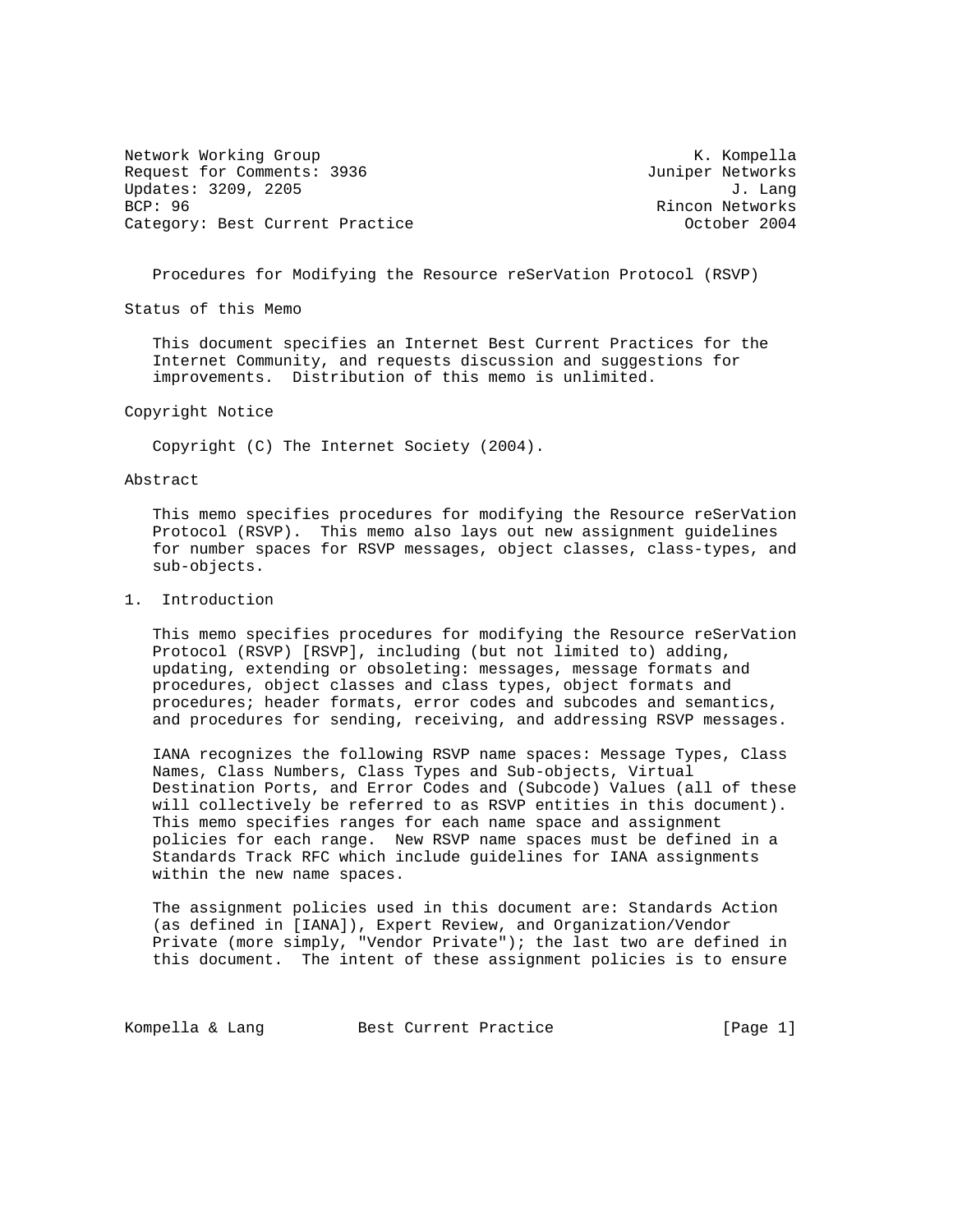that extensions to RSVP receive adequate review before code-points are assigned, without being overly rigid. Thus, if an extension is widely accepted and its ramifications are well understood, it may receive an assignment from the Standards Action space; however, if an extension is experimental in nature, it receives an assignment from the Expert Review space, and may, with maturity, move to Standards Track. Assignments from the Vendor Private space are not reviewed, but there are mechanisms in place to ensure that these codepoints can co-exist in a network without harm.

 A standards body other than the IETF that wishes to obtain an assignment for an RSVP entity must decide from which type of name/number space they desire their assignment be made from, and then submit the appropriate documentation. For example, if the assignment is to be made from a number space designated as Standards Action, a Standards Track RFC MUST be submitted in support of the request for assignment.

 This memo updates the IANA Considerations section (section 7) of [RSVP-TE], replacing the assignment policies stated there.

Conventions used in this document

 The key words "MUST", "MUST NOT", "REQUIRED", "SHALL", "SHALL NOT", "SHOULD", "SHOULD NOT", "RECOMMENDED", "MAY", and "OPTIONAL" in this document are to be interpreted as described in BCP 14, RFC 2119 [KEYWORDS].

2. Assignment Policies for RSVP Entities

 For each of the RSVP name spaces identified by IANA, the space is divided into assignment ranges; the following terms are used in describing the procedures by which IANA assigns values: "Standards Action" (as defined in [IANA]), "Expert Review", and "Organization/Vendor Private", defined below.

 "Expert Review" ranges refer to values that are to be reviewed by an Expert designated by the IESG. The code points from these ranges are typically used for experimental extensions; such assignments MUST be requested by Experimental RFCs that document their use and processing, and the actual assignments made during the IANA actions for the document. Values from "Expert Review" ranges MUST be registered with IANA.

 "Organization/Vendor Private" ranges refer to values that are enterprise-specific; these MUST NOT be registered with IANA. For Vendor Private values, the first 4-octet word of the data field MUST be an enterprise code [ENT] as registered with the IANA SMI Network

Kompella & Lang Best Current Practice [Page 2]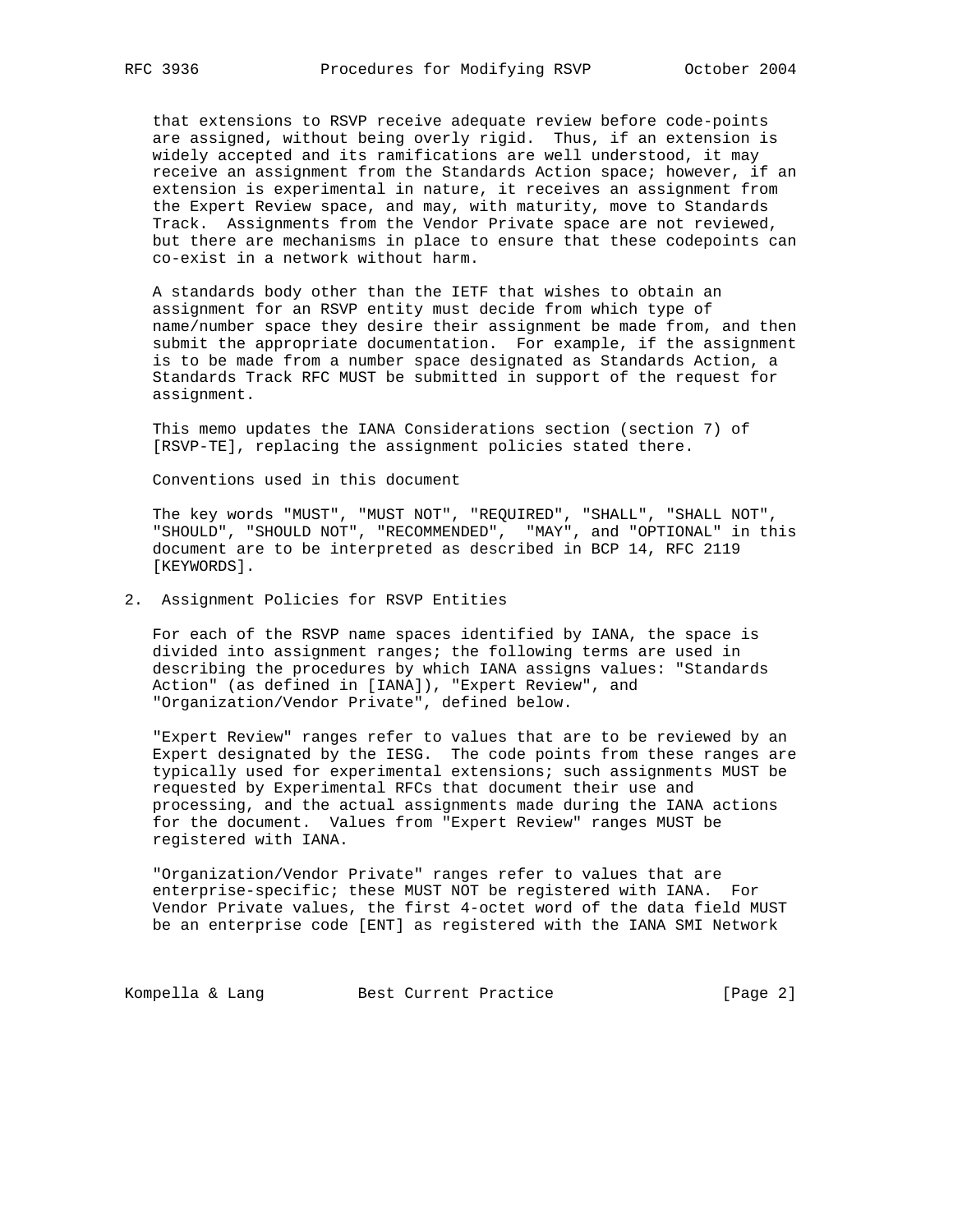Management Private Enterprise Codes, and the rest of the data thereafter is for the private use of the registered enterprise. (For each RSVP entity that has a Vendor Private range, it must be specified where exactly the data field starts; see below for examples.) In this way, different enterprises, vendors, or Standards Development Organizations (SDOs) can use the same code point without fear of collision.

## 2.1. Message Types

 A Message Type is an 8-bit number that identifies the function of the RSVP message. Values from 0 through 239 are to be assigned by Standards Action. Values from 240 through 255 are to be assigned by Expert Review.

## 2.2. Class Names and Numbers

 Each class of data objects in an RSVP message is identified by an all upper-case Class Name and an 8-bit Class Number (also known as Class-Num or C-Num). Class Numbers are divided broadly into three ranges (0-127, 128-191, and 192-255) determined by the two high-order bits of the Class-Num object (the 'b' below represents a bit).

 Note: the first 32-bit word of an Object whose Class-Num or Class- Type is from the Vendor Private range MUST be that vendor's SMI enterprise code in network octet order (these enterprise codes can be obtained from, and registered with, IANA). An implementation encountering a Vendor Private object with an SMI enterprise code that it does not recognize MUST treat that object (and enclosing message) based on the Class-Num, as specified in [RSVP], section 3.10.

o Class-Num = 0bbbbbbb

 Class Numbers from 0 through 119 are to be assigned by Standards Action. Class Numbers from 120 through 123 are to be assigned by Expert Review. Class Numbers from 124 through 127 are reserved for Vendor Private Use.

o Class-Num = 10bbbbbb

 Class Numbers from 128 through 183 are to be assigned by Standards Action. Class Numbers from 184 through 187 are to be assigned by Expert Review. Class Numbers from 188 through 191 are reserved for Vendor Private Use.

Kompella & Lang Best Current Practice [Page 3]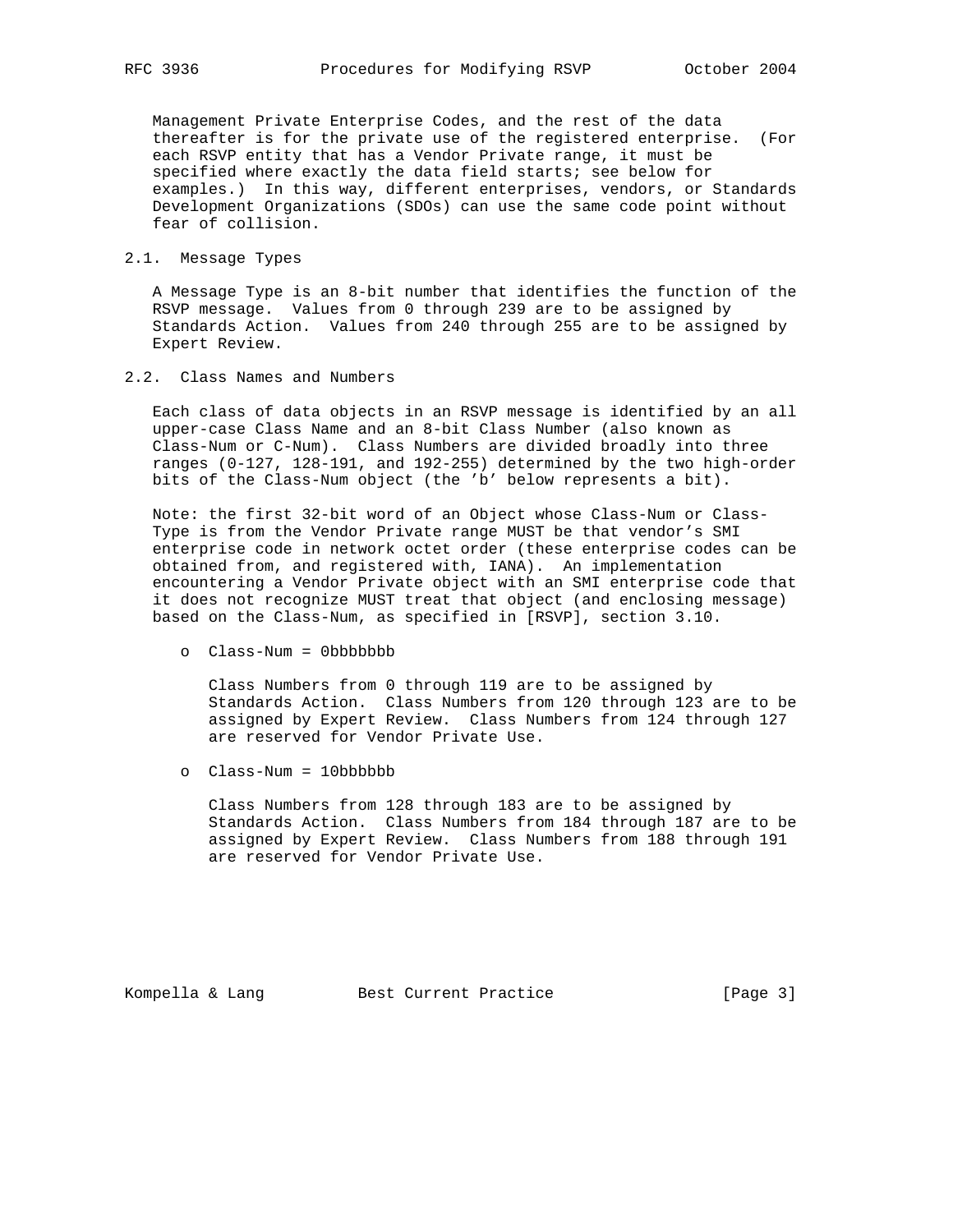# o Class-Num = 11bbbbbb

 Class Numbers from 192 through 247 are to be assigned by Standards Action. Class Numbers from 248 through 251 are to be assigned by Expert Review. Class Numbers from 252 through 255 are reserved for Vendor Private Use.

#### 2.3. Class Types

 Within each object class there is an 8-bit Class Type (also known as a C-Type). Class Types are scoped to a Class Number. In general, the appropriateness of allowing assignments of Class Types through Expert Review or Vendor Private depends on the semantics of the Class Number itself. Thus, any new Class Number definition must specify an appropriate IANA Considerations policy for assigning additional Class Type values.

 For Class Numbers that pre-date this document (specifically, 0, 1, 3-25, 30-37, 42-45, 64, 65, 128-131, 161-165, 192-196, and 207), the default assignment policy for new Class Types is Standards Action, unless a Standards Track or Best Current Practice RFC supercedes this.

# 2.3.1. Sub-objects

 Within an object, sub-objects may be defined, generally as a Type- Length-Value triple. This memo defines the assignment policies for sub-objects of EXPLICIT\_ROUTE and RECORD\_ROUTE. An RFC defining new sub-objects MUST state how IANA is to assign the sub-object Types.

 The EXPLICIT\_ROUTE object [RSVP-TE] carries a variable length sub object that is identified by a 7-bit Type field. Types 0 through 119 are to be assigned by Standards Action. Types 120 through 123 are to be assigned by Expert Review. Types 124 through 127 are to be reserved for Vendor Private Use.

 The RECORD\_ROUTE object [RSVP-TE] carries a variable length sub object that is identified by an 8-bit Type field. Types 0 through 191 are to be assigned by Standards Action. Types 192 through 251 are to be assigned by Expert Review. Types 252 through 255 are to be reserved for Vendor Private Use.

 The first four octets of the sub-object contents of a Vendor Private sub-object of an EXPLICIT\_ROUTE or RECORD\_ROUTE object MUST be that vendor's SMI enterprise code in network octet order.

Kompella & Lang Best Current Practice [Page 4]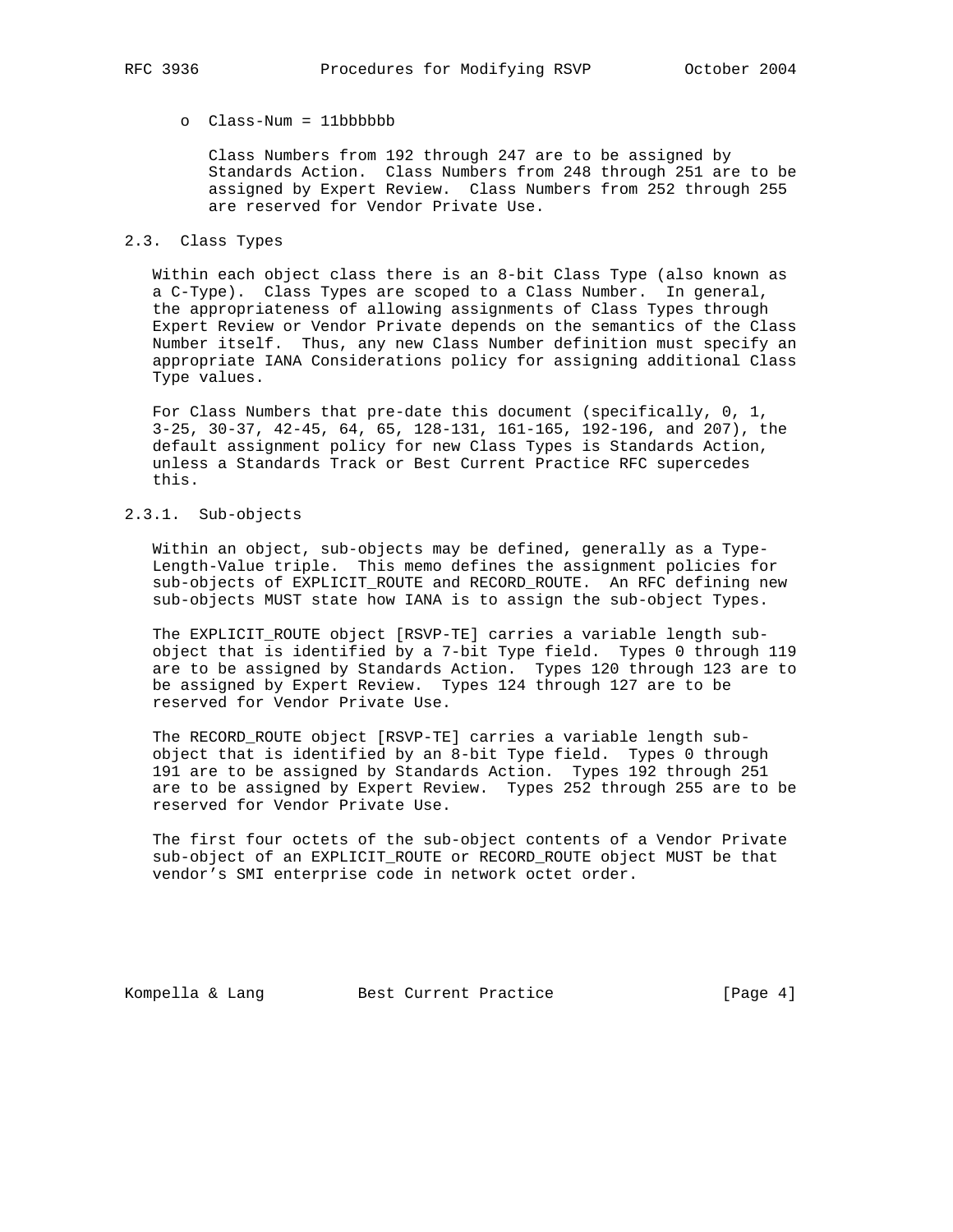# 2.4. Virtual Destination Ports

 Virtual destination ports are described in [RSVP-IPSEC], which also specifies how IANA assignments are to be made.

2.5. Error Codes and Values

 An Error Code is an 8-bit quantity that appears in an ERROR\_SPEC object to broadly define an error condition. With each Error Code there may be a 16-bit Error Value that further specifies the cause of the error. Error Value may be globally defined, in which case the sub-code component is assigned by IANA.

 Error Code values from 0 through 239 are to be assigned by Standards Action. Values from 240 through 251 are to be assigned by Expert Review. Values from 252 through 255 are reserved for Vendor Private Use. If the Error Code is for Vendor Private Use, the first four octets following the Error Value MUST be the vendor's SMI enterprise code in network octet order.

Globally defined Error Values are assigned by Standards Action.

3. Modifying RSVP Procedures

 RSVP entities have associated procedures describing when and how they are to be sent, received, processed, and responded to. A change to a procedure that affects the processing of an RSVP entity that belongs to a range designated "Standards Action" MUST be documented in a Standards Track RFC. A change to a procedure that affects the processing of an RSVP entity that belongs to a range designated "Expert Review" MUST be documented in an Experimental RFC.

4. Acknowledgements

 Many thanks to Scott Bradner, who encouraged this project, and made several helpful comments and suggestions.

5. Security Considerations

 It is hoped that the procedures outlined in this memo will ensure that changes made to RSVP will be better reviewed and thus more architecturally sound, thereby enhancing the security both of the protocol and of networks deploying it.

6. IANA Considerations

See section 2.

Kompella & Lang Best Current Practice [Page 5]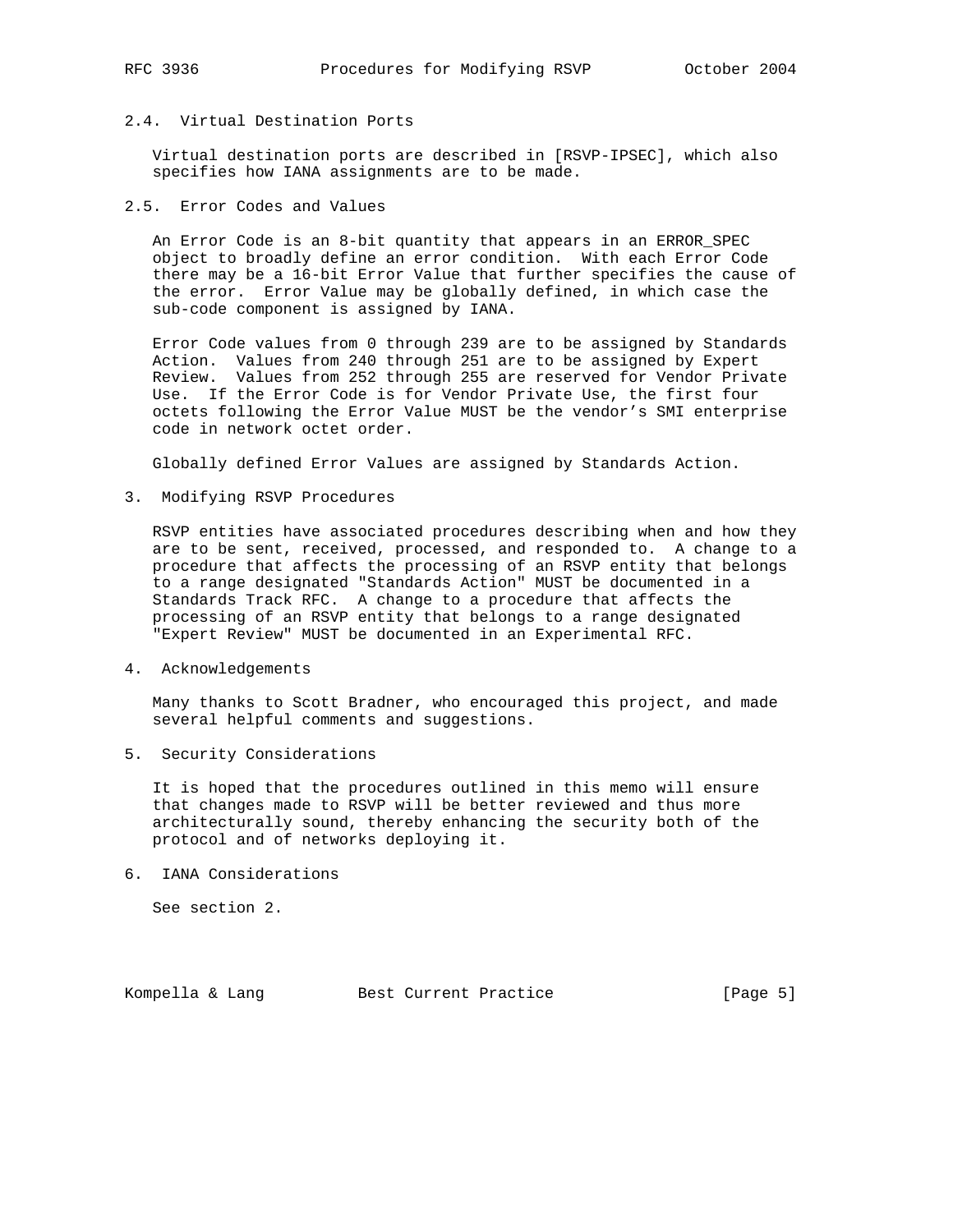- 7. References
- 7.1. Normative References
	- [KEYWORDS] Bradner, S., "Key words for use in RFCs to Indicate Requirement Levels", BCP 14, RFC 2119, March 1997.
	- [RSVP] Braden, R., Ed., Zhang, L., Berson, S., Herzog, S., and S. Jamin, "Resource ReSerVation Protocol (RSVP) -- Version 1 Functional Specification", RFC 2205, September 1997.
	- [RSVP-TE] Awduche, D., Berger, L., Gan, D., Li, T., Srinivasan, V., and G. Swallow, "RSVP-TE: Extensions to RSVP for LSP Tunnels", RFC 3209, December 2001.
- 7.2. Informative References
	- [ENT] IANA PRIVATE ENTERPRISE NUMBERS, http://www.iana.org/assignments/enterprise-numbers
	- [IANA] Narten, T. and H. Alvestrand, "Guidelines for Writing an IANA Considerations Section in RFCs", BCP 26, RFC 2434, October 1998.
	- [RSVP-IPSEC] Berger, L. and T. O'Malley, "RSVP Extensions for IPSEC Data Flows", RFC 2207, September 1997.
- 8. Authors' Addresses

 Kireeti Kompella Juniper Networks 1194 N. Mathilda Ave Sunnyvale, CA 94089 USA

EMail: kireeti@juniper.net

 Jonathan P. Lang Rincon Networks

EMail: jplang@ieee.org

Kompella & Lang Best Current Practice [Page 6]